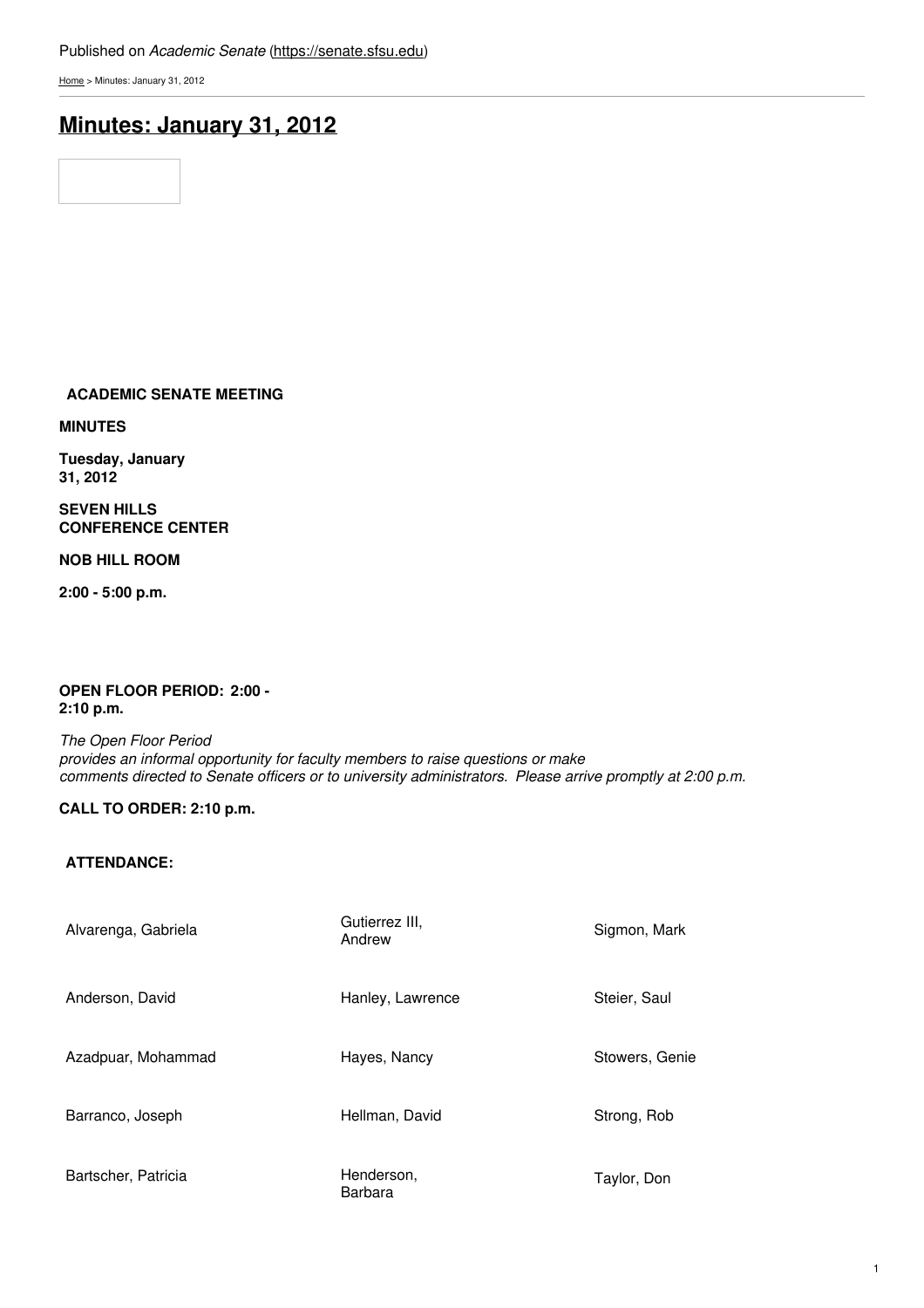| Beatty, Brian      | Holzman, Barbara             | Trautman, Ray         |
|--------------------|------------------------------|-----------------------|
| Bolter, Nicole     | Hood, Pamela                 | Usowicz, Thaddeus     |
| Boyle, Andrea      | Hyun, Helen                  | Vaughn, Pamela        |
| Chernoff, Maxine   | Lau, Jenny                   | Wanek, Linda          |
| Chen, Lily         | Li, Wen-Chao                 | Wang, Lihua           |
| Cholette, Susan    | Linder, Martin               | Yee-Melichar, Darlene |
| Cleary, John       | Lopez, Eurania               |                       |
| Collins, Robert    | McCracken,<br><b>Bridget</b> |                       |
| Corrigan, Robert   | PrivÃ <sup>®</sup> , Alice   |                       |
| Dariotis, Wei Ming | Rosser, Sue V                |                       |
| Ferreira, Jason    | Rourke, David                |                       |
| Gamboa, Yolanda    | Rothman, Barry               |                       |
| Getz, Trevor       | Salama, Mohammad             |                       |
| Girouard, Shirley  | Sherwin, Paul                |                       |

**Absences:** Davis, Harvey "Skip" (exc); Drennan, Marie (abs); Ginwala, Cyrus (exc); Ozluk, Ozgur (leave Spring 2012); Vredenburg, Vance (leave Spring 2012); Wagner, Venise (leave Spring 2012)

# **Guests: Derek Aitken, Sacha Bunge, Gene Chelberg, Ned Fielden, David Franz, Helen Goldsmith, Ann Hallum, Ken Monteiro, Anita Silvers, Rob Williams**

**With a quorum being present, the meeting was called to order.**

## **ANNOUNCEMENTS**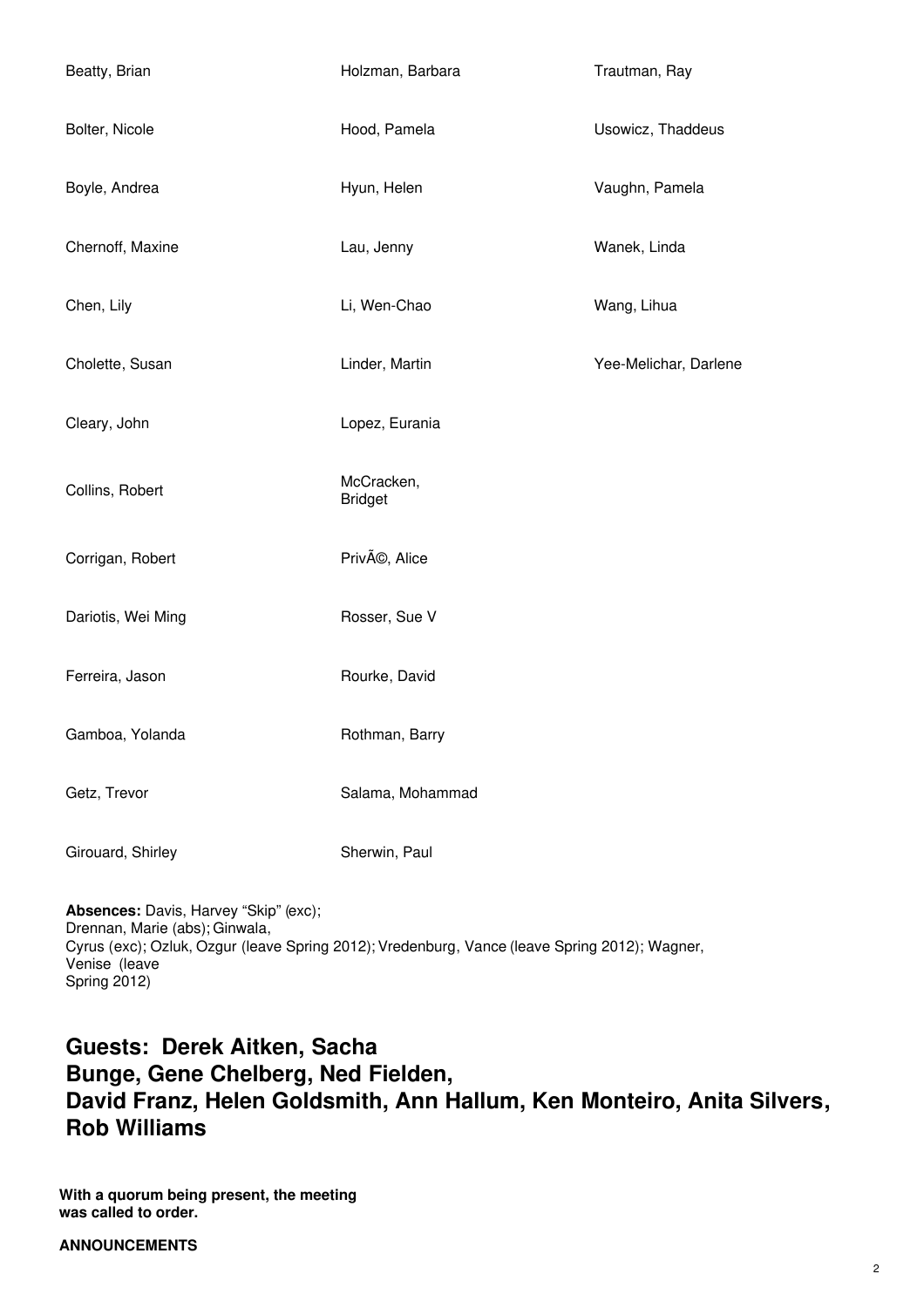**Announcements were made.**

#### **AGENDA ITEM #1—Approval of the Minutes for December 6, 2011**

The Minutes were Approved.

#### **AGENDA ITEM #2—Approval of the Agenda for January 31, 2012**

The Agenda was Approved.

#### **AGENDA ITEM #3—Chair's Report**

The Academic Senate heard a Chair's Report from Chair Vaughn encouraging all to dedicate themselves to the semester ahead and remember our common purpose and common resolve to ensure the strength of our university.

#### **AGENDA ITEM #4—Report from Vice President of Administration & Finance Nancy Hayes: Budget Update**

The Academic Senate heard a comprehensive report from Vice President of Administration & Finance, Nancy Hayes. The following concerns and questions were raised:

1. How will unfunded mandates impact the financial situation?

2. Are

proposals being placed on the table that will encourage the sharing of resources across campuses within the system?

3. How

might the Governor's ballot measure trigger impact our campus if it fails?

4. Is

there a way that our campus can get out of Connexus?

5. What

does the budget forecast mean for us this semester?

#### **AGENDA ITEM #5—Report from Statewide Senators: Andrea Boyle; Martin Linder; Darlene Yee-Melichar**

The Academic Senate heard a comprehensive report from Statewide Academic Senators Andrea Boyle, Martin Linder, and Darlene Yee-Melichar. The following concerns and questions were raised:

1. What is the Statewide Academic Senate opposing in relationship to the capping of president salaries? To what extent does this relate to the bill related to Ethnic Studies?

### **AGENDA ITEM #6—Recommendation from the Executive Committee: Proposal to Rescind Policy #S11-96, Liberal Studies Council,** *Consent Item*

Senator McCracken moved and